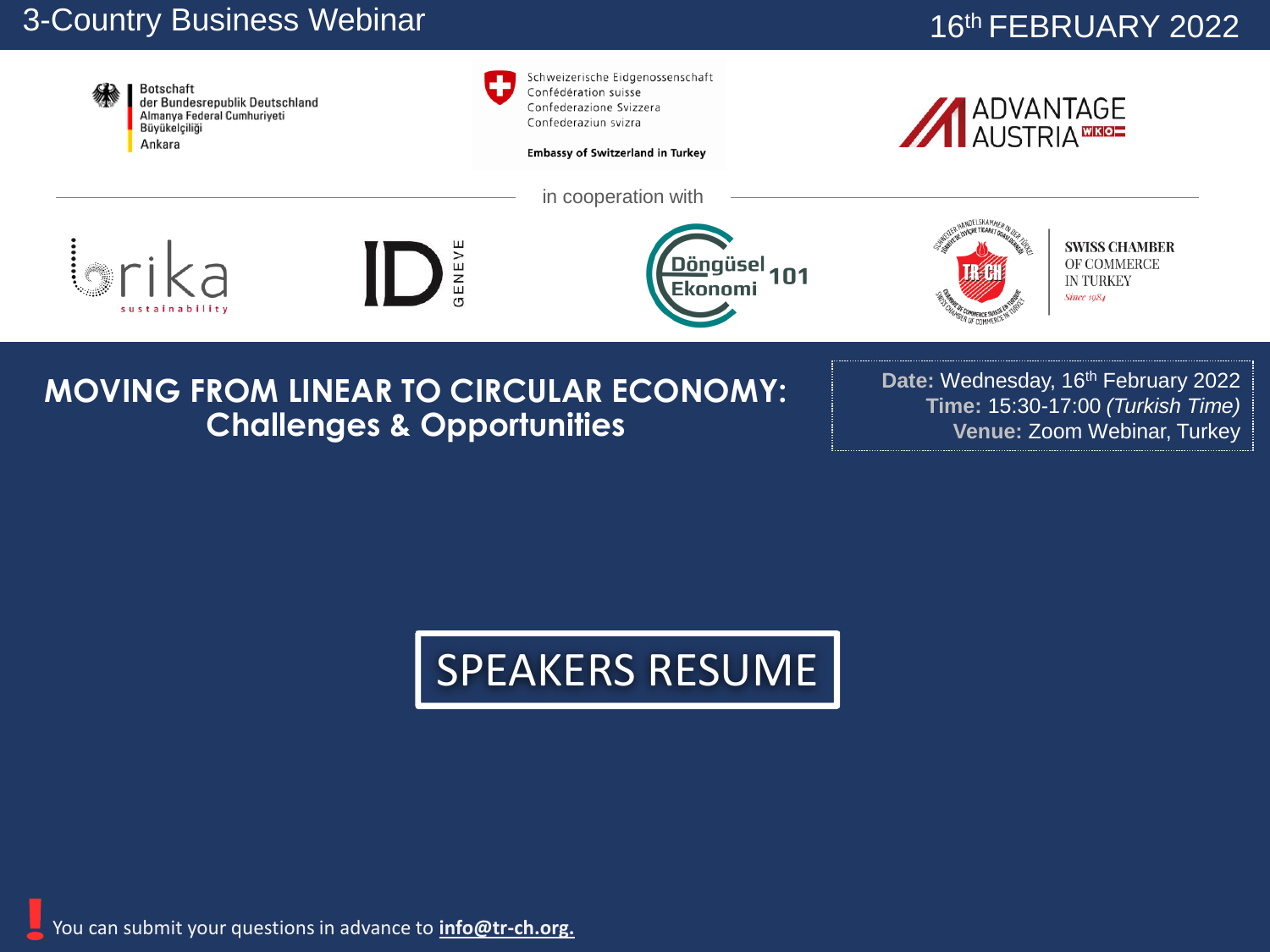

**Ariane Tinner**

Head of Economic and Cultural Affairs, Counsellor Embassy of Switzerland in Turkey



Schweizerische Eidgenossenschaft Confédération suisse Confederazione Svizzera Confederaziun svizra

**Embassy of Switzerland in Turkey** İsviçre Büyükelçiliği Türkiye

**OPENING SPEECH Ariane Tinner** is the Counsellor for Economic and Cultural Affairs at the Swiss Embassy. The macro-economic developments in Turkey are her daily focus.

> The Swiss Embassy is working on a wide range of areas to support and promote Swiss businesses and culture in Turkey. Regarding economic and commercial issues, the Embassy acts as a door opener and facilitator for Swiss businesses by putting them in contact with the competent authorities and decision makers and accompanying them when needed. 2015-2019, Ariane Tinner worked at the Directorate for European Affairs of the Federal Department of Foreign Affairs (FDFA).

> 2014/15 she was an Attaché in Nairobi, Kenya. In 2013, she joined the Diplomatic Corps. In her previous life, she worked for several years at different courts as a clerk (Administrative Tribunal of the Canton of Zurich, District Court of Zurich). 2010 she was admitted to the bar in Zurich (CH). She studied law in Zurich and Alicante (ES). She speaks German, English, Spanish and French.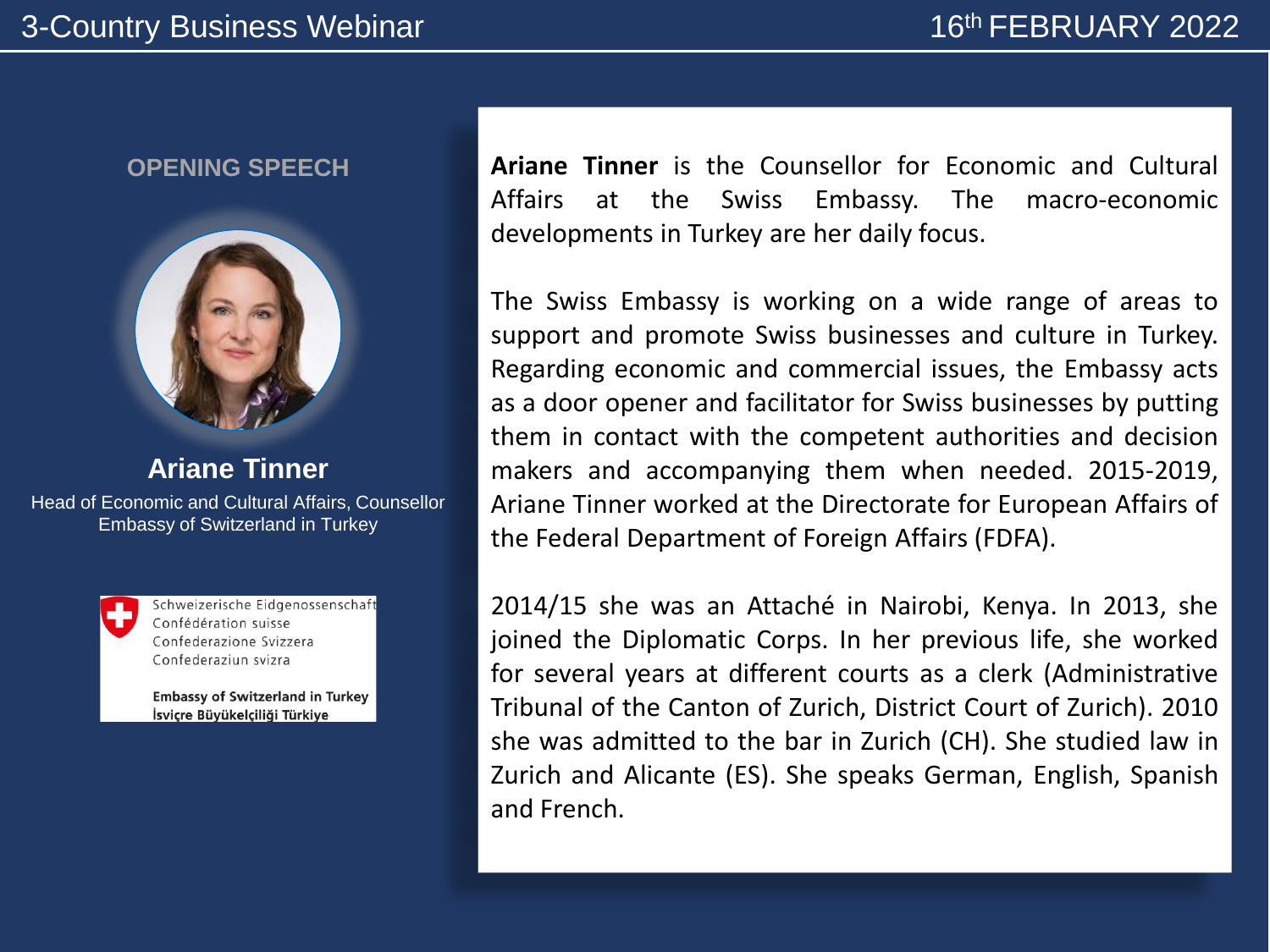

**Gülin Yücel Partner Brika Sustainability**



**SPEAKER** After completing her studies at Bogazici University, Istanbul in 1992, followed by an M.B.A. in International Business from CASS, City University in London, U.K, Gulin worked for IBM on various positions between 1994-2013, where she developed expertise in multiple sectors and engaged in complex services projects (business consultancy, e-business, business intelligence, CRM, ERP, technology projects, digital transformation) with major clients.

> Gulin then joined Pronet Security, a leading Turkish electronic security systems company as General Manager. Gulin worked on the company's long term strategic planning while maintaining the effectiveness of the business.

> Gulin Yucel organisations on sustainability intelligence, planning & transformation, management system development. Also she is a professor for Management Studies at Sabancı University and a visiting professor at Bogazici University, an active angel investor.

> As a civil society member, Gulin works on diversity, equal opportunities for women & youth issues. As a member of KAGİDER (Women Entrepreneurs Association of Turkey), she participated and actively worked at Goldman Sachs 10K Women Project, US Department of State Invest for the Future Project, IFC Future Women Leaders Project, World Bank Gender Certificate Project and attended C20 Summit in Turkey in 2015, Freja Forum's 2017 Conference on Climate Change.

> Gulin Yucel is a certified member of the International Society of Sustainability Professionals (ISSP). She is an advocate of Circular Economy in Turkey since 2014.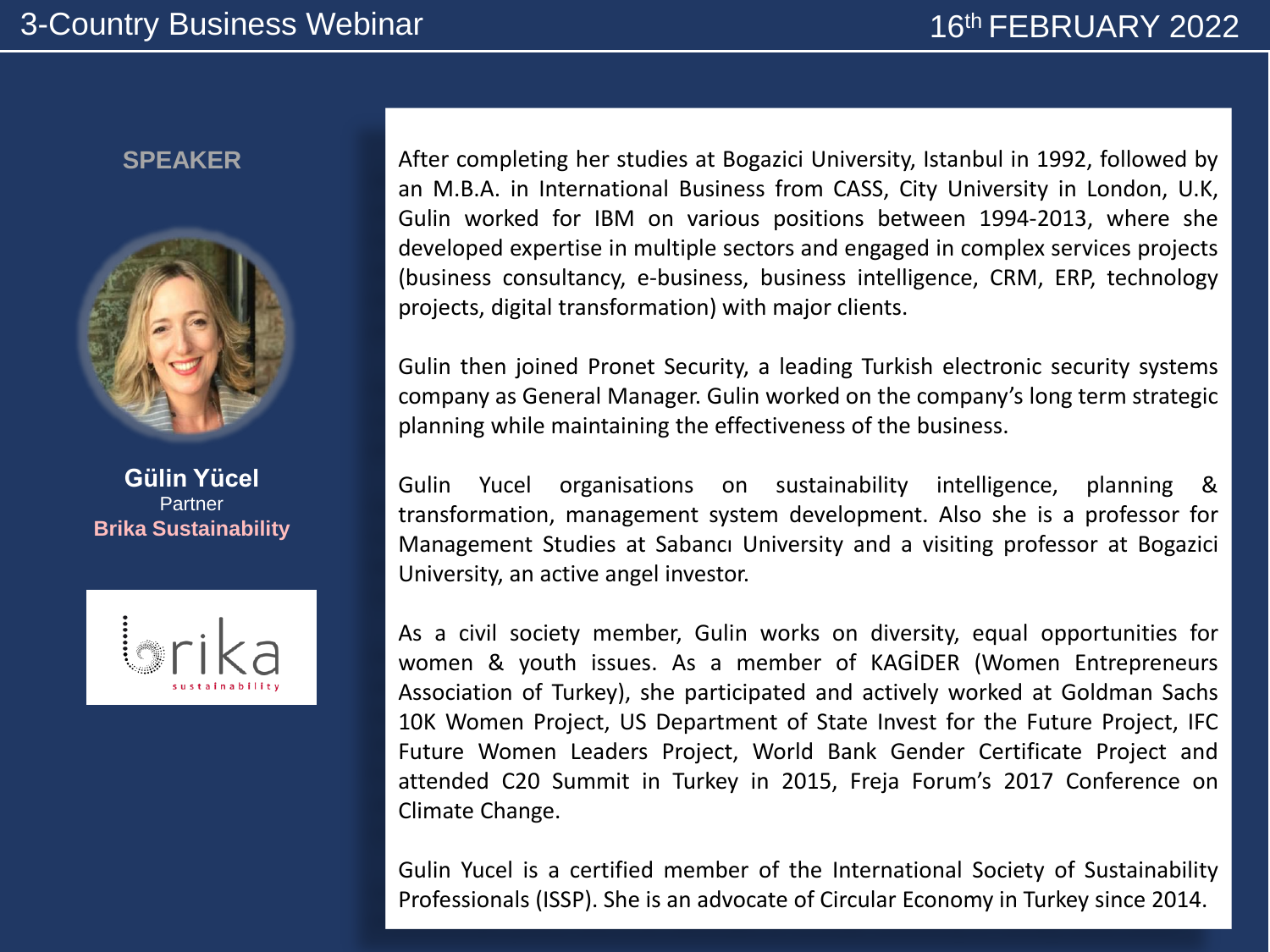

**Nicolas Freudiger** Co-founder **ID Genève Watches**



**SPEAKER** The first is Nicolas, a born entrepreneur, passionate about watchmaking since his childhood, he studies at the Ecole Hôtelière de Lausanne. There, he explores service in the 21st century, marketing and entrepreneurship.

> He spends his vacations at Baselworld! As an involved volunteer, he patiently scrutinizes the world of watchmaking. His project is slowly simmering...

> He builds up his professional experience at Coca-Cola HBC as digital & e-Commerce manager. There he learns collective intelligence. He knows that success is hidden in the alliance of talents and relationships based on trust. Yet at Coca-Cola, his life values are not there. He has a thirst for circularity, sustainability & entrepreneurship.